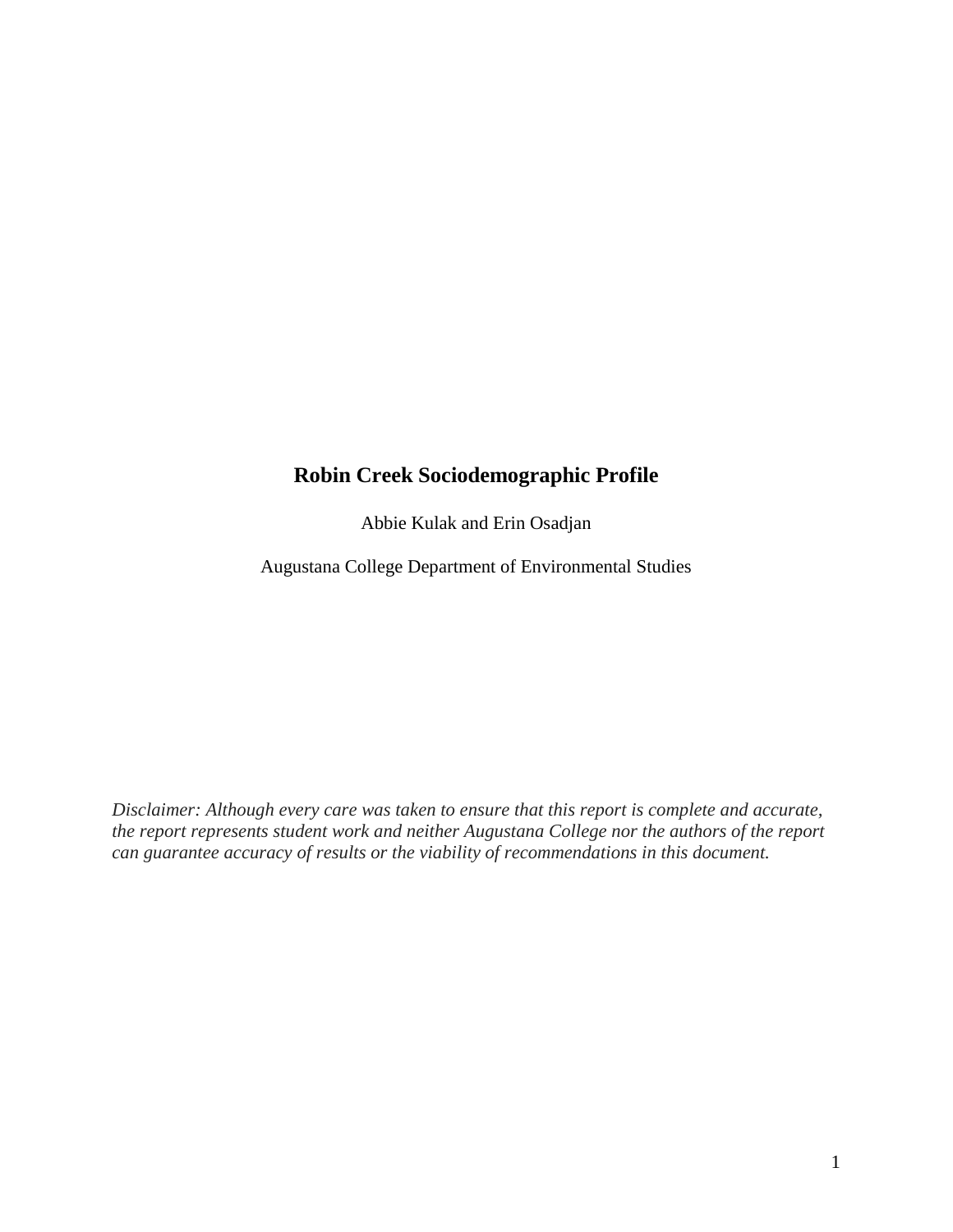This document provides an overview of the sociodemographic characteristics of the Robin Creek watershed. All data was obtained from the 2018 "Popular Demographics in the United States" Geographic Information Systems (GIS) file. We selected seven variables to examine: total population, total households, median age, population annual growth, population density, number of homeowners, and number of renters (Table 1).

|                | <b>Shape</b>          |              |                   |               | Pop.          | Pop.<br><b>Density</b> |                   |                |
|----------------|-----------------------|--------------|-------------------|---------------|---------------|------------------------|-------------------|----------------|
|                | Area                  | <b>Total</b> | <b>Total</b>      | <b>Median</b> | <b>Annual</b> | (Pop. per              |                   |                |
| <b>Section</b> | (Yards <sup>2</sup> ) | Pop.         | <b>Households</b> | Age           | Growth        | Sq. Mile)              | <b>Homeowners</b> | <b>Renters</b> |
|                | 921,090               | 675          | 315               | 41.3          | 0.42          | 3405.7                 | 205               | 110            |
| $\overline{2}$ | 1,489,963             | 1219         | 590               | 58.9          | 0.69          | 3790.4                 | 360               | 230            |
| 3 <sup>1</sup> | 3,434,560             | 1369         | 674               | 42.9          | 0.9           | 1849                   | 402               | 272            |
| 4              | 919,741               | 931          | 444               | 40.9          | 0.63          | 4676                   | 365               | 79             |
|                | 5 2,861,163           | 2085         | 926               | 44.9          | 0.43          | 3380.4                 | 594               | 332            |
|                | Total 1,925,303       | 6279         | 2949              | <b>NA</b>     | <b>NA</b>     | <b>NA</b>              | 1926              | 1023           |
|                | Mean 1,925,303        | 1256         | 590               | 45.8          | 0.61          | 3420.3                 | 385               | 205            |

**Table 1: Overview of Robin Creek**

To generate our data, we highlighted five (5) parcels that encompassed Robin Creek (Figure 1). In order to understand and analyze any other variables, we must consider the shape area. The area of Section 1 is 921,090 sq. yards, Section 2 is 1,489,963 sq. yards, Section 3 is 3,434,560 sq. yards, Section 4 is 919,741 sq. yards, and Section 5 is 2,861,163 sq. yards. Understanding the shape area gives us a better understanding of how much area we are examining for the selected variables.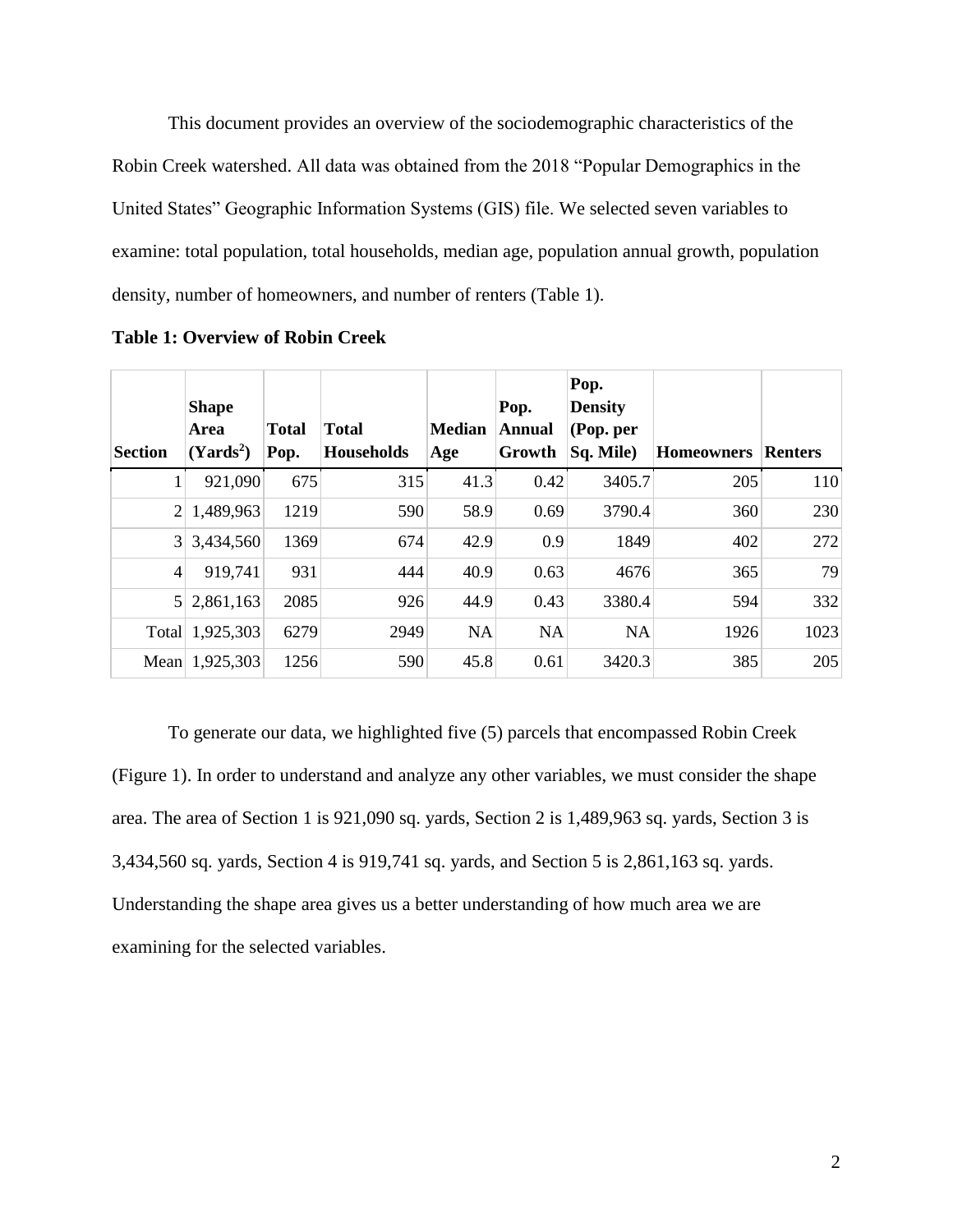

**Figure 1: Robin Creek parcels**

According to the "Popular Demographics in the United States" GIS file, the 2018 total population of the Robin Creek watershed is 6,279 people. There are 2,949 households in the watershed. The total number of households in each section ranged from 315 in section 1 to 926 in section 5 with an average of 590 households per section.

The median age in the Robin Creek watershed is 45.8 years. For all sections except 2, the median age is under 44.9 years. Section 2 however contains a senior living center, so it explains the higher median age of 58.9 years. Approximately 29 percent of the watershed's population is under 30 years old and 19 percent is 75 years old or older (Figure 2).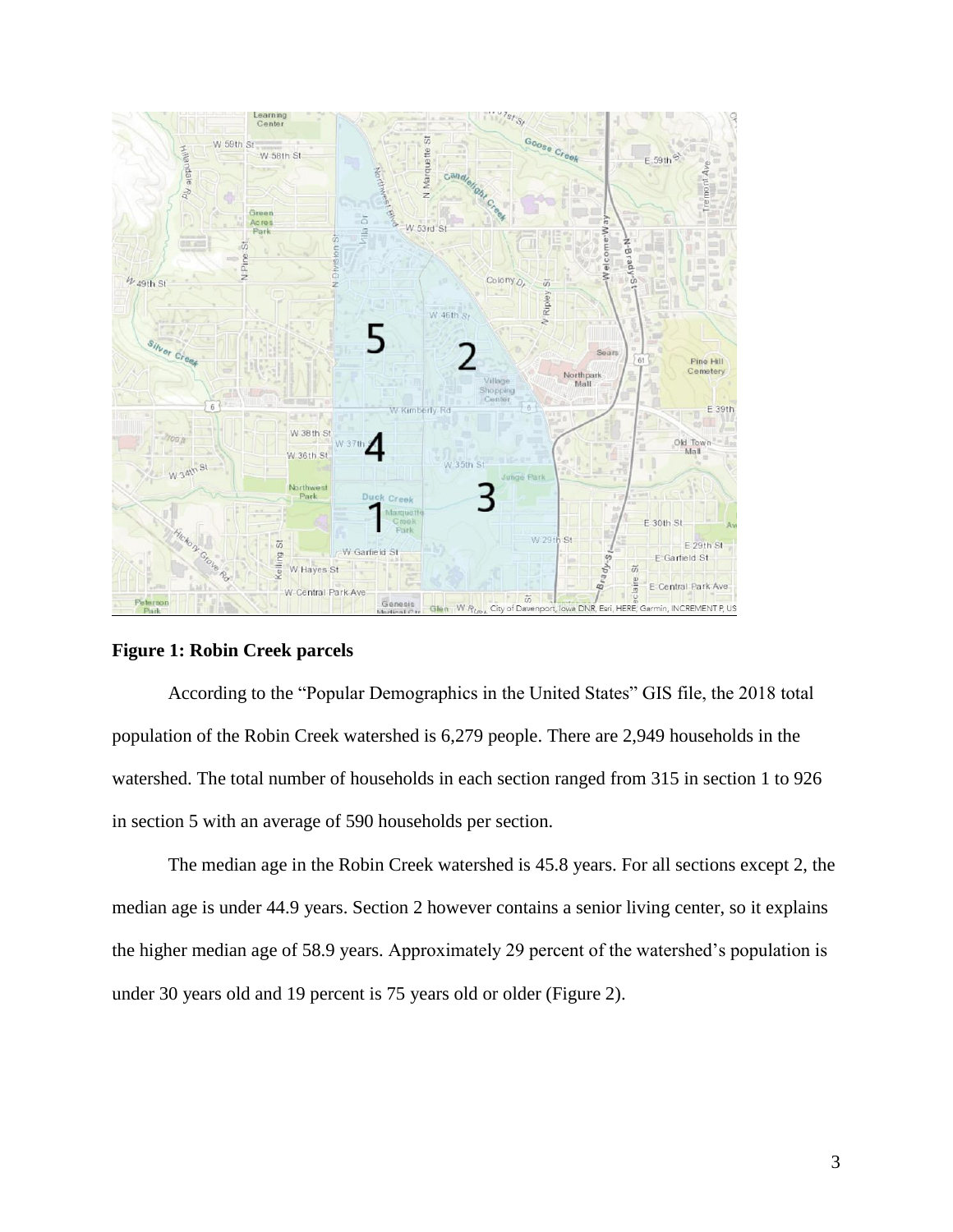

## **Figure 2: Age profile of the Robin Creek watershed**

After examining total population, total households, and median age, we decided to examine population growth rate from 2010-2018. The average population growth rate was 0.6 people per year. Section 3 had the highest annual growth rate at 0.9 people per year and section 1 had the slowest growth rate at 0.4 people per year.

Another variable of interest is the total population density within these five sections (Figure 3). Population density measures the disbursement of total population over the area in square miles, so it gives land managers a better understanding of how many people are in an area in relation to the size of the area. Parcel sections are not divided into pieces of equal area as we can see in the table and map, and so it is crucial that we can standardize the data in each section in order to compare our findings. Section 4 was the most densely populated section and section 3 was drastically less densely populated than the others. We can visualize the residential pattern from this data, where section 3 may have more open and less developed land, where section 4 may be more urban with compact residences. As we know, humans impact their environment, so looking at how many people there, as well as how tightly they're packed into an area can help explain the degrees of influence.